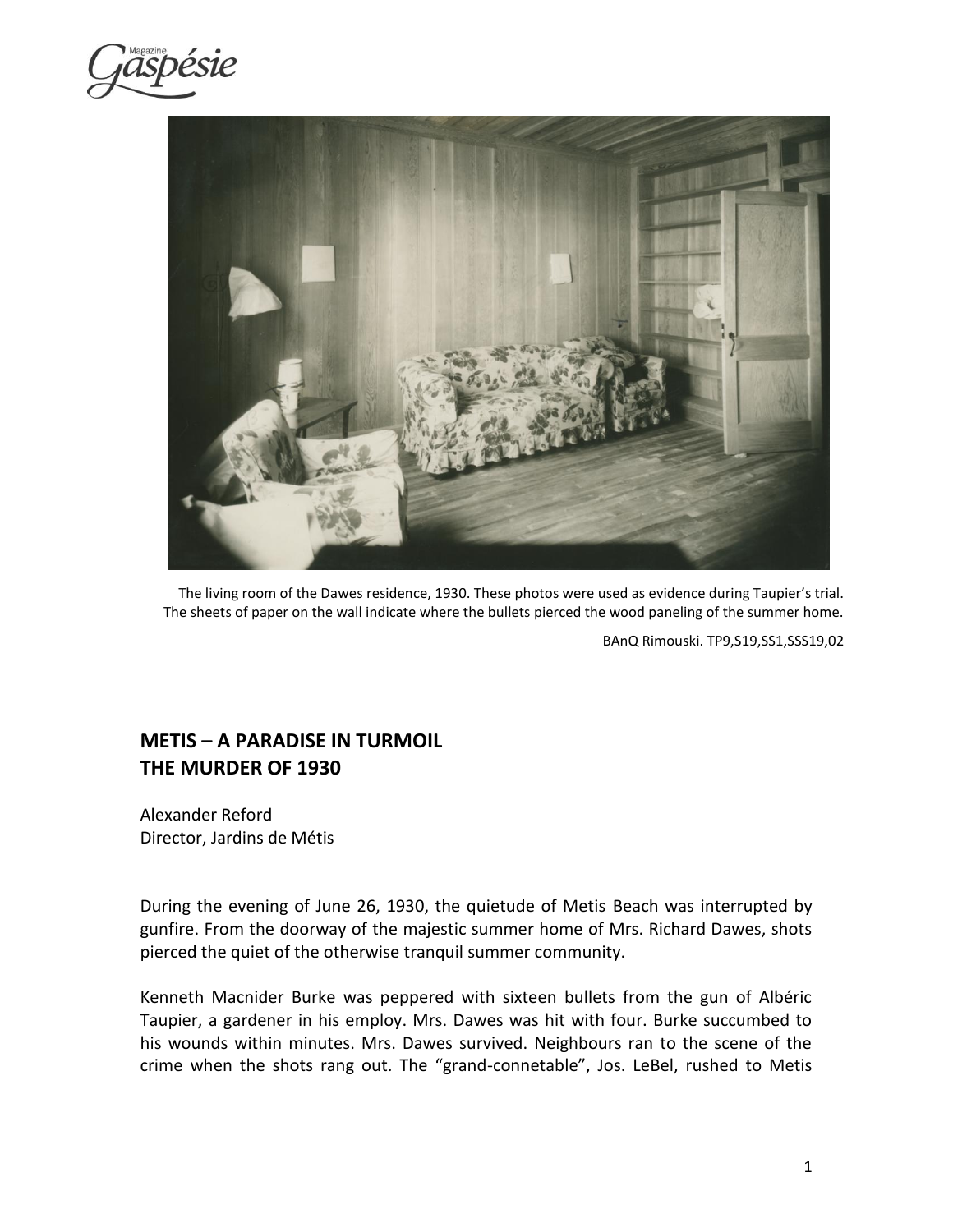

from Rimouski just before midnight. Albéric Taupier was taken into custody without resistance.

Murders were big news. The murder of an employer by a disgruntled gardener made headlines across the continent. "Crazed Laborer Shoots Down Two in Cottage Hotel" said the Toronto *Globe*. "Insane Man Runs Amuck and Kills 5" thundered the *Daily Light* from far away Waxahachie, Texas.

## **Mrs. Richard Dawes**

The central figure in the murder was Mrs. Richard Dawes. Born Edythe Osla Cains in Montreal in 1901, she was known to her friends as Osla. She married Richard Dawes in 1921. Their young daughter was in the house at the time of the murder. Richard Dawes was a stockbroker for the brokerage firm of MacDougall and Cowans. He was the son of James Dawes, brewer of Black Horse Ale in Lachine, Montreal's second most-important brewer. The Dawes residence was one of the marquee summer homes in Metis. It had a prominent position on Beach Road, the village's main thoroughfare.

### **Kenneth Macnider Burke**

Kenneth Macnider Burke, a descendant of John Macnider, the seigneur who had settled Metis in the early 1800s. had moved to Metis to take on the management of the Cascade Hotel, the most prominent of the many hotels in Metis. He was just 26 years old. The Cascade had belonged to Burke's uncle, Sam Macnider, killed tragically several years earlier by a kick from one of the hotel's horses. The Cascade was owned



The Cascade Hotel was the most prominent of Metis hotels, located on a picturesque site on Beach Road.

BAnQ. Collection numérique. 2633216

by his estate and Kenneth had been hired to put the hotel on a profitable footing.

A recent graduate of Macdonald College of McGill University, Burke had lived in the community for a short time only. He had been raised in Vermont, but visited Metis frequently. He was already touted as the community's future mayor. Unmarried, Burke had only recently been engaged to Harriet Van Wart who he had met at Macdonald College. She was *en route* to Metis to meet her fiancée. She arrived to find her future husband dead and at the centre of a tragedy that shook the community.

### **Albéric Taupier**

The murderer was Albéric Taupier. He was born in 1896 in Maisonneuve, on the eastern outskirts of Montreal. Described in the newspapers as an "ancien soldat de retour du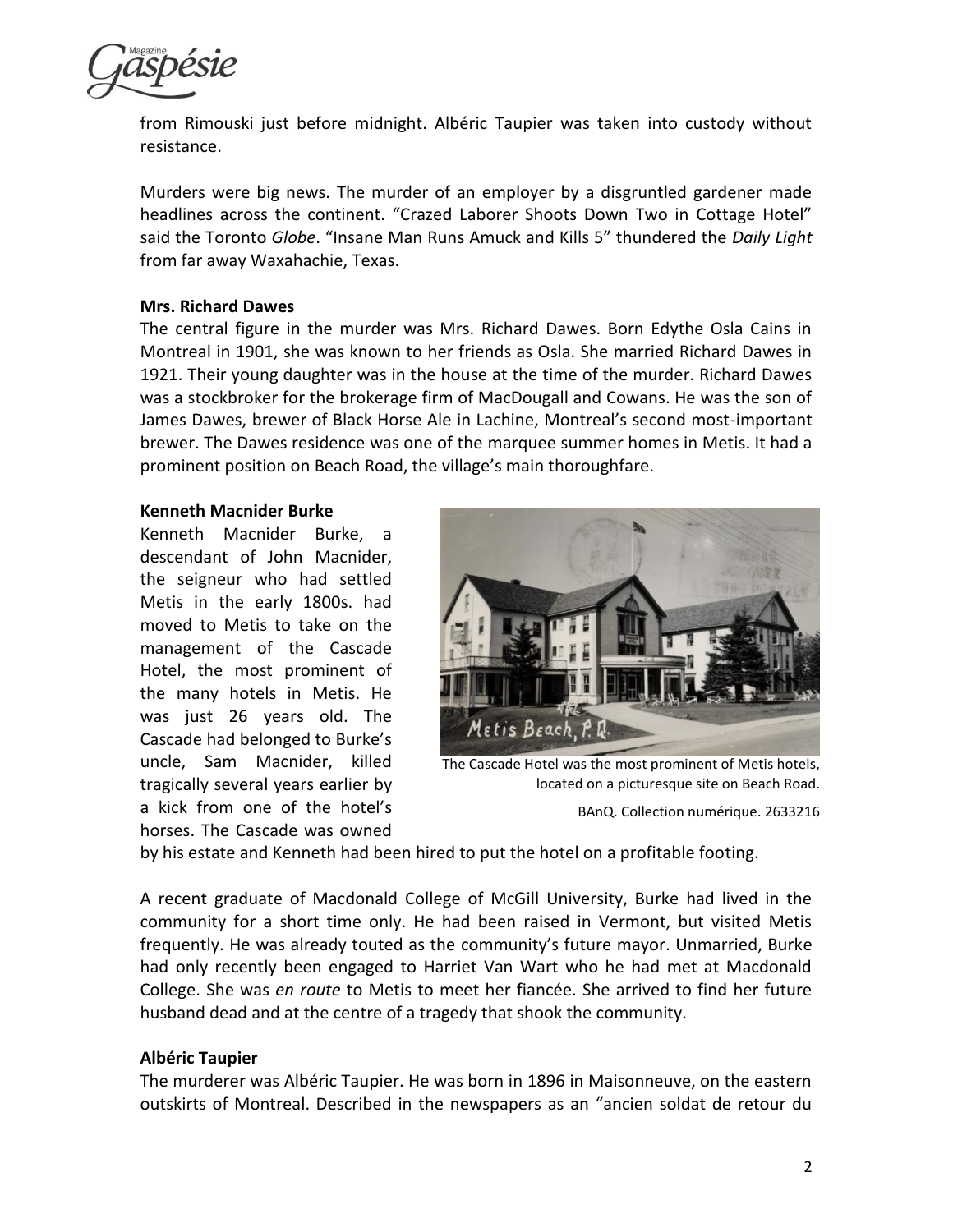

front", his military record shows that he was conscripted in July, 1918, but like most conscripts never went overseas and was demobilized shortly after the Armistice. Taupier worked as a motorman for La compagnie des tramways de Montréal for nine years, the same company that employed his father and his three brothers. He was of modest height (5'6'') and unremarkable appearance. By 1930, he was 34 years of age, single, and living in rented quarters in Les Boules, the village adjacent to Metis. How Taupier ended up in Metis is not clear. In a period newspaper article, "Family Unable to Account for Metis Murder", his relatives suggested he had left his tramway job because of trouble with varicose veins.

# **The Preliminary Inquest**

The wheels of justice turned quickly in Quebec in 1930. The day after the murder, the coroner for the Comté de Matane, Dr. Eustache Langis, took over the presbytery of the United Church. Rimouski lawyer Perreault Casgrain conducted the inquest. Chief Constable Lebel testified that Taupier told him that he "felt exploited by the rich and wanted to be rid of Burke".<sup>1</sup> Acknowledging that he possessed a "very violent temper", he said he shot Burke because he had been persecuted by him. He explained the anger that brought him to seek vengeance. Taupier gave testimony without legal counsel. In spite of warnings by Casgrain and Dr. Langis not to incriminate himself, Taupier confessed his guilt with "remarkable sang-froid", saying he had no regrets and that he would face his death "like a brave man".<sup>2</sup> La Presse reported "the prisoner did not seem the least disturbed. He even congratulated himself for what he had done. He said he had struck to seek justice for the poor against the rich. He said he was a communist".<sup>3</sup> Taupier later changed his tune. Throughout the legal proceedings that followed, he showed little remorse or much concern for his victims, but did not again evoke the conflict between rich and poor or English and French that had coloured his declarations made soon after his arrest.

Burke was buried in the Metis Beach Cemetery on June 29. Few period diaries exist to measure the reaction of the community to the events. Maysie McIntosh Astle, who worked at the nearby Seaside House Hotel (owned by her husband), wrote succinctly, "Kenneth Burke was shot to death by a French labourer from Les Boules".

# **The Trial**

After a preliminary inquest, the case was sent to trial before judge Albert Sévigny, who had previously served as speaker of the House of Commons and then a cabinet minister in the Unionist government of Robert Borden. One of just three Francophone members of parliament to vote in favour of conscription, Sévigny was reviled for his stance, but widely admired for his legal experience and political acumen.

The murder trial began in Rimouski on September 23. The courthouse was packed. Local papers covered the story, as did the *Montreal Gazette*, the *Montreal Star* and *La Presse*, each of which had "special correspondents" to report on the proceedings.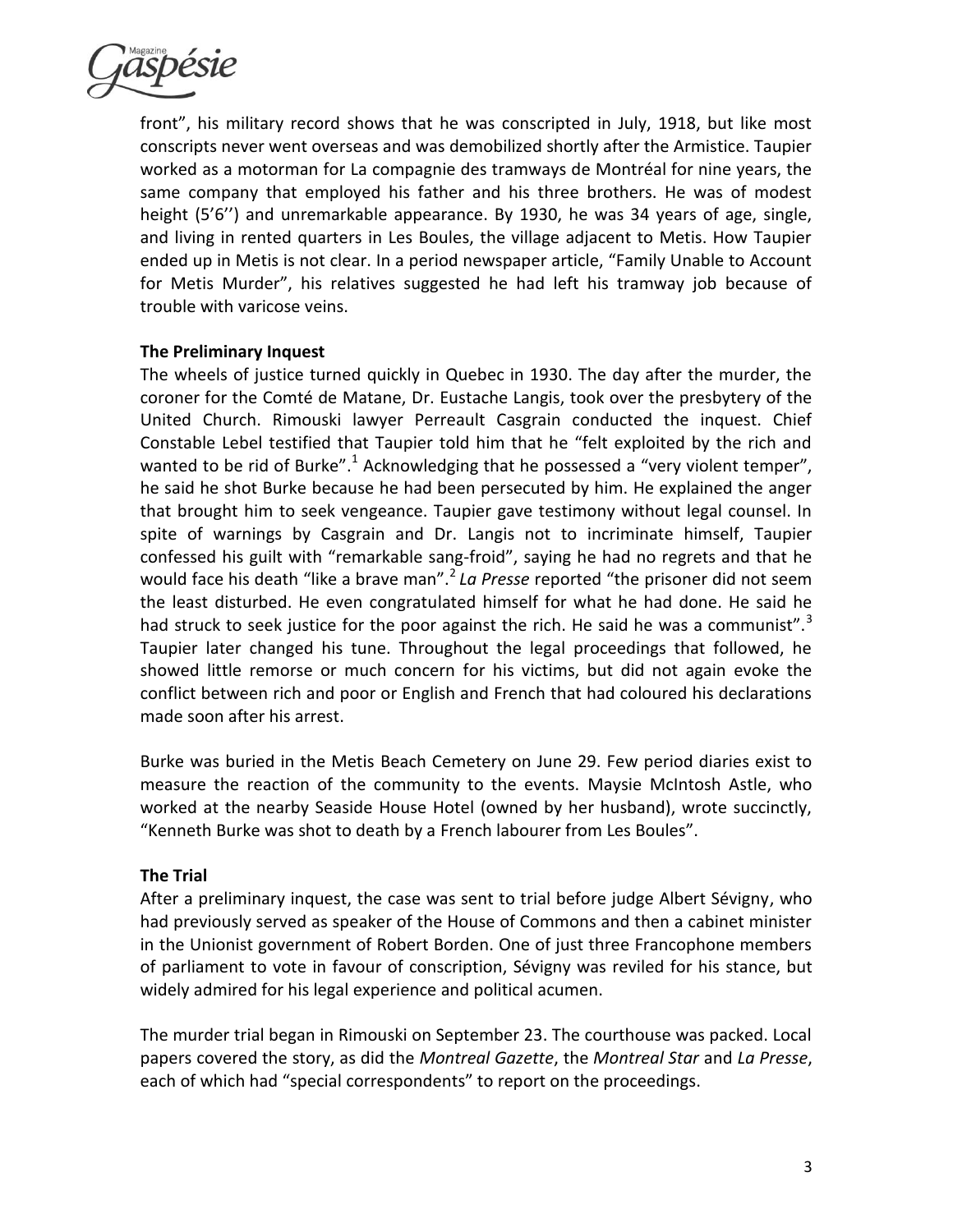

Taupier was defended by Me Lucien Gendron, a well-known criminal lawyer from Montreal. Detective Roussin of the Quebec Provincial Police Force said that Taupier had been set off in his murderous rampage because Mrs. Dawes had given him a garden hose too short to be useful, given to him to "rire de lui".<sup>4</sup> He added that Taupier had immediately confessed to the killing and to firing on Mrs. Dawes. Dr. Rosario Fontaine, from the Laboratoire de médecine légale et de la police technique de Montréal, testified that Burke had succumbed to the wounds caused by six of the sixteen shots from the murderer's revolver.

Both Mr. and Mrs. Dawes were then called upon to testify. Richard Dawes testified first, indicating that he had hired Burke to oversee work being done on his summer residence and that it was Burke who had suggested hiring Taupier as his assistant. Mrs. Dawes recounted having been asked by Taupier for the loan of a hose to water her garden. When she suggested he speak first to Burke, Taupier turned on Burke and discharged his firearm. He then shot her three times. *Le* 



The Dawes Residence, 1930. The murder was committed in this sumptuous summer residence. This photo was used at the trial.

BAnQ Rimouski. TP9,S19,SS1,SSS19,01

*Progrès du Golfe* reported that Mrs. Dawes' stated there was no quarrel between the manager and his staff. Taupier was "peaceful, hardworking and polite with everyone." The Dawes' neighbour, Mr. Hodgson, stated that Taupier had confessed to him on the evening of the murder that he had killed Burke because he was exasperated by him.

The defence presented witnesses to support their defence of insanity. Insanity defences were a relatively new legal tactic deployed by defence attorneys in aid of their clients. Able defence lawyers (of which Me Gendron was acknowledged to be among the best in the province), used the insanity defence to obtain more lenient sentences.

Taupier's lawyers tried to show that their client was not in full possession of his faculties. His landlord in Les Boules, Madame Thibault, described Taupier as a regular tenant, who did not smoke or drink and who often went to the beach to sunbath, was polite to the point of it being "exagéré" and greeted people in a way that was "plutôt étrange".<sup>5</sup> She ended her testimony by opining that Taupier was not normal.

Co-workers from La compagnie des tramways de Montréal testified that Taupier was generally viewed as being eccentric and prone to bouts of talking to himself. He would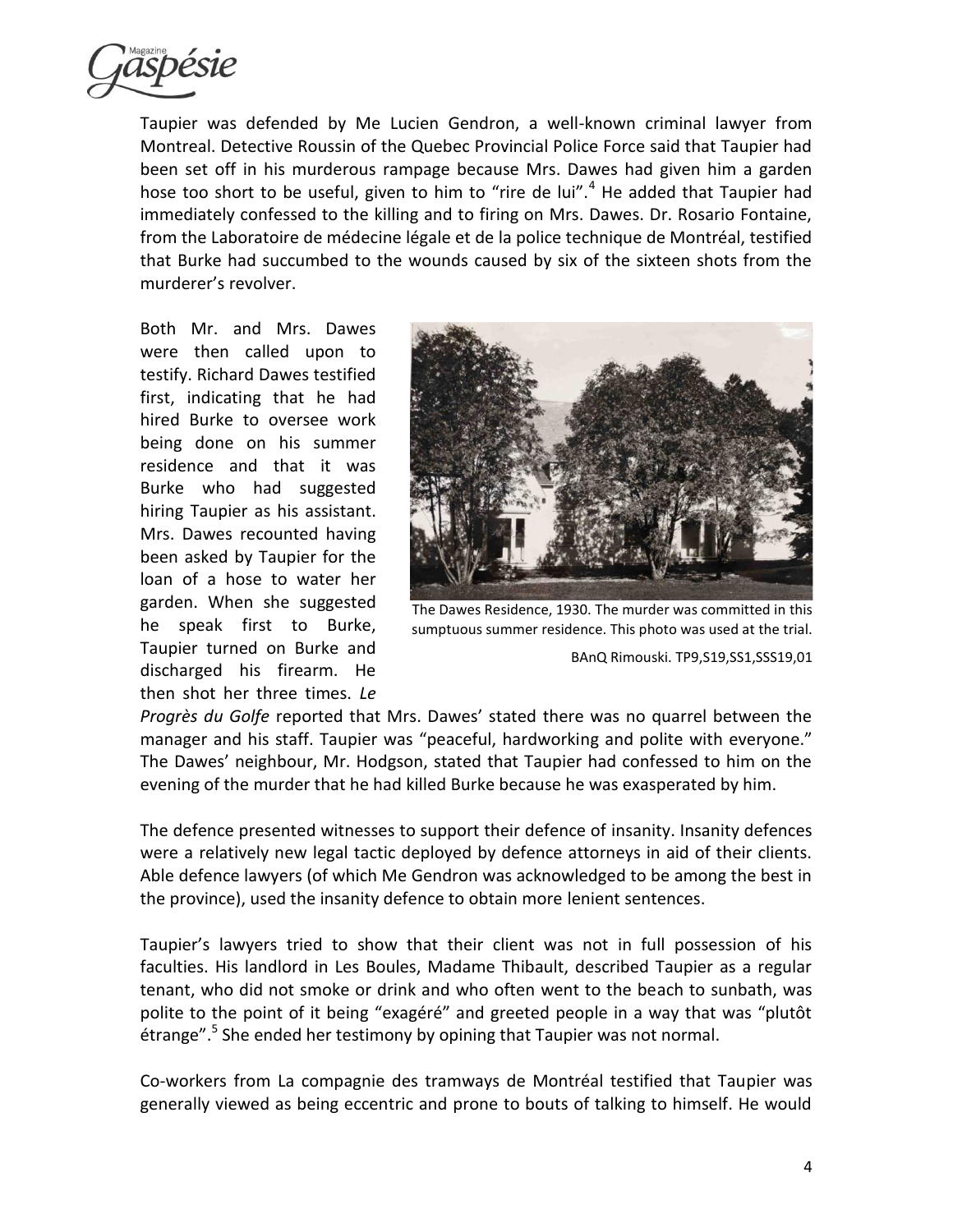

don winter clothes in summer. They described him as "étrange" and showing "des signes évidents de folie". Taupier's father shared his family's history of mental illness: his wife's sister was in the asylum in Beauport and her brother was locked away in the St-Jean-de-Dieu hospital.

The Crown called various witnesses to contradict the contention of insanity, all of whom attested to the accused being "ordinaire". Perreault Casgrain in his summation tipped his hat to defence counsel for their able presentation of Taupier's case, but told the jury that the accused's testimony and the witnesses showed that Taupier knew what he has doing and should be found guilty.

Judge Sévigny summarized the defence case for the jury. Taupier was "at the very least a little strange, eccentric and somewhat original".<sup>6</sup> He pointedly asked the jury to examine whether the accused was one of those crazy men who should be allowed to kill without being punished for his actions. If they believed that he was not aware of his own actions, he should be acquitted.

# **The Verdict**

After only twenty minutes of deliberations, a guilty verdict was delivered by the jury. Wearing a "tricorne hat and black gloves", Judge Sévigny presented the jury's verdict to a courtroom "overflowing with onlookers". At the sentencing the following Monday, he intoned with "emotion impossible to conceal": "Albéric Taupier, you have been found guilty by the jury of the murder of Kenneth Burke of Metis Beach. I will not be long, not wishing to augment your misfortune and that of your family. I thus condemn you to be take to prison in this district where



Cartridges of the bullets used to kill Burke were introduced as evidence, 1930. They are remarkably well preserved.

Photo: Marjelaine Sylvestre BAnQ Rimouski. TP9,S10,SS1,SSS19

you will be held until December 5, on which date you will be hung from the neck until your death. May God have mercy upon your soul."<sup>7</sup>

Taupier smiled strangely throughout the reading of the sentence and then shook hands with some of his friends as he made his way through the large crowd to his cell.